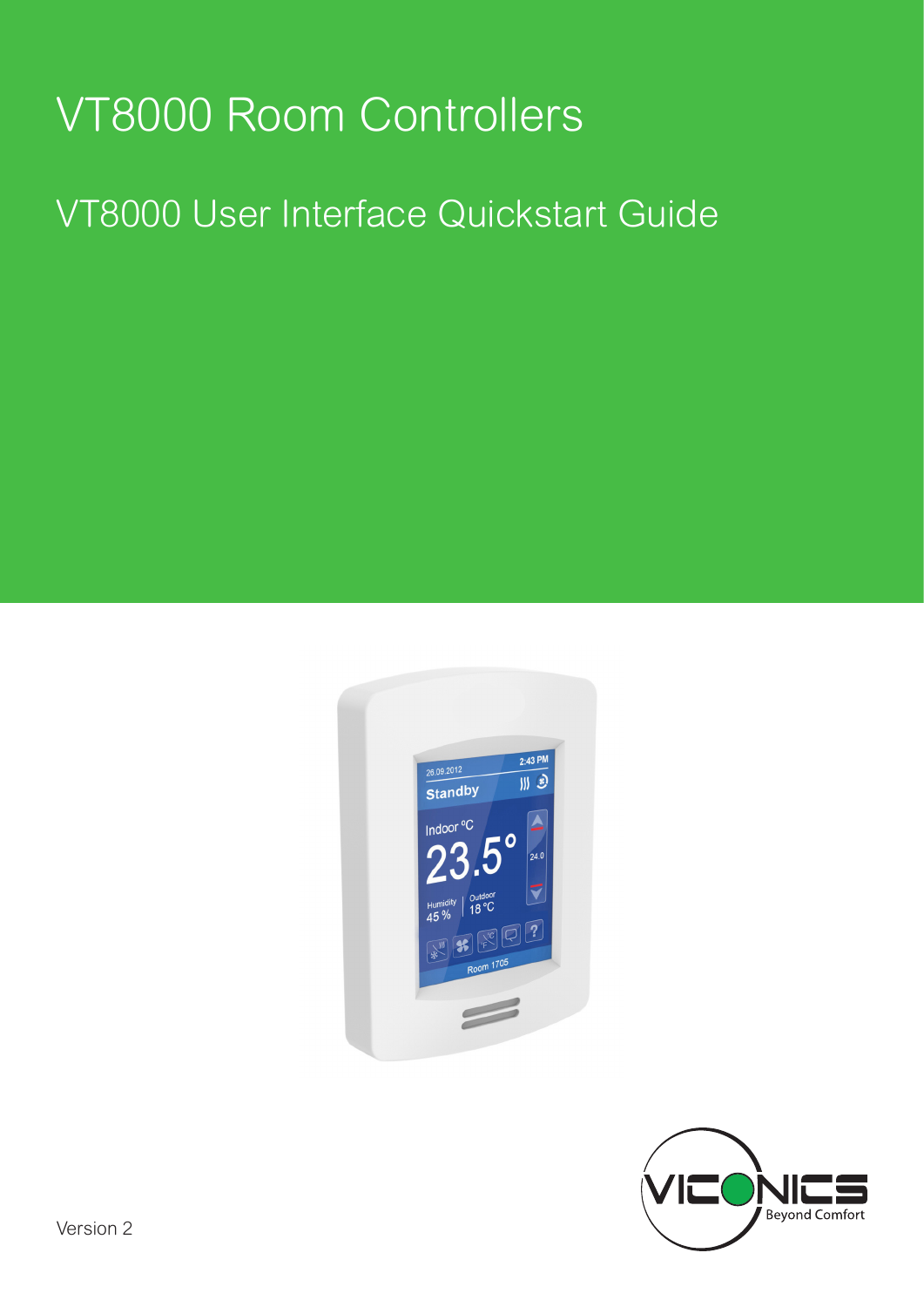#### **GENERAL NOTES**

- 1. When any change is made to a parameter (temperature setpoint, fan speed etc.), the value is automatically saved in the room controller's memory.
- 2. Arrows, when pressed for more than 2.5 seconds, increment/decrement at higher speed.





Switch between Celsius or Fahrenheit